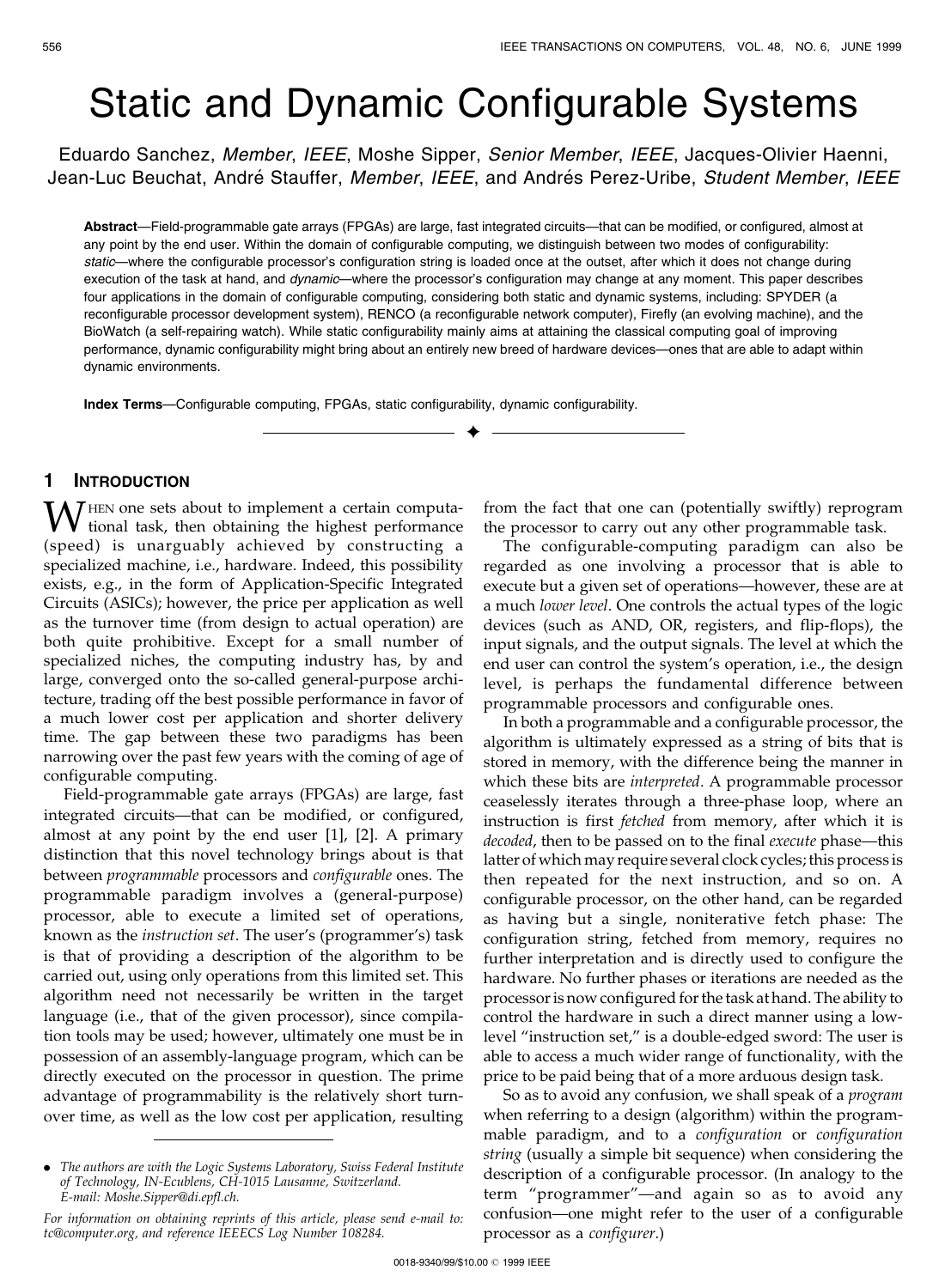Within the domain of configurable computing one can distinguish between two types of configuration strings: static and dynamic. A static configuration string, aimed at configuring the processor so as to perform a given function, is loaded (once) at the outset, after which it does not change during execution of the task at hand. Static configurability has two main objectives: 1) Improving performance (i.e., execution speed) for a given function, which essentially results in a rapid coprocessor for the task at hand (e.g., an MPEG coprocessor)—thus, one can consider this an extension of the coprocessor concept; and 2) optimizing the utilization of resources (gates and power consumption) so as to use as much of the chip surface as possible at each clock cycle. For example, one might divide the task at hand into several subtasks, each of which is implemented as a separate configuration. Task execution is achieved by successively loading the subtask configurations, thus ensuring that at each point the processor is optimized to perform the part of the computation in question. Dynamic configurability involves a configuration string that can change during execution of the task at hand, with the two main objectives being: 1) to adapt to changing (dynamic) specifications (e.g., as with an autonomous robot that is placed in a new environment) as well as to be able to handle incomplete specifications; and 2) to eliminate human design altogether. The first objective involves partial design, namely, the configurer designs the system to exhibit a certain general functionality, which is not necessarily the ultimate task to be accomplished—this latter is attained when the system dynamically changes its configuration string during its operation (rather than at the design phase, as with static systems). Partial design can ultimately lead to the removal of the human configurer from the design cycle, whereupon the system's configuration is carried out dynamically online. (We note in passing that, with the advancement of configurable-computing technology, one may eventually be able to configure the processor anew at each clock cycle, producing, in effect, a rapid succession of new machines.)

This paper describes four projects in the domain of configurable computing, carried out in our lab over the past five years. We shall consider both static and dynamic systems that exhibit the wide range of characteristics discussed above. We begin in Section 2 with the description of two static systems: SPYDER (a reconfigurable processor development system) and RENCO (a reconfigurable network computer). Section 3 presents two dynamic systems: Firefly (an evolving machine) and the BioWatch (a selfrepairing watch). Each system is described by four articles: type, functional description, hardware description, and performance gains (and—where relevant—a software description as well). Finally, we present our concluding remarks in Section 4.

#### 2 STATIC SYSTEMS

## 2.1 SPYDER: A Reconfigurable Processor Development System

Type (Objective). Static (Improve performance). Functional description. The main advantage of specialized coprocessors is also one of their weaknesses: They can

A processor consists of two parts: a *control unit*—a finite state machine that handles the sequencing of operations of the algorithm being executed, and a processing unit or data path-the set of memory elements and operators needed to store and process the variables of the algorithm.

The control unit has little influence on the degree of adaptation of the processor to a given algorithm. Indeed, if it is implemented as a microprogrammed machine, its structure is almost fixed: A micromemory (to store the microinstructions) linked to a sequencer (to generate the address of the next microinstruction to be executed). On the other hand, the processing unit's architecture is of vital import where the performance of the processor is concerned: The number and the size of the memory elements, the type of available operators, and their interconnection with the memory elements, determine the number of clock cycles needed to realize a certain operation.

Most reconfigurable processors enable the implementation of the two parts of the processor—indeed, they are organized as an array of FPGA circuits, possibly connected to other resources (memories, for example); the configurer (or a compiler) generates the full processor configuration for a given application [4]. Given the minor influence on performance of the control unit's architecture, SPYDER takes a simpler approach, using a fixed control unit, equivalent to a microprogrammed control unit composed of a sequencer and a very large memory. The microprogram, however, does not interpret a given assembly language, rather, it is the program to be executed.

The reconfiguration of SPYDER thus takes place in the processing unit, which consists of three FPGA circuits connected to two banks of registers. Each FPGA maintains an independent access to the registers in order to permit parallel processing of the data and, hence, the implementation of superscalar architectures. This reconfigurability presents two major limitations: the size of the FPGAs and the number of registers.

The initial objective of the project was to provide transparent hardware reconfiguration: The user would write his program in a high-level language and the compiler would generate both the code to be executed (the contents of the memory of the control unit) and the configuration of the three FPGAs. Given a certain application, the compiler would automatically determine the optimal set of operators and their possible concurrent utilization.

Given the complexity of such a compiler, we implemented an intermediate solution: The user determines the operators and describes them in a high-level language (C++). The compiler then generates the corresponding configuration of the FPGAs. Finally, the user writes the application using the predetermined set of operators. The compiler generates the corresponding code and schedules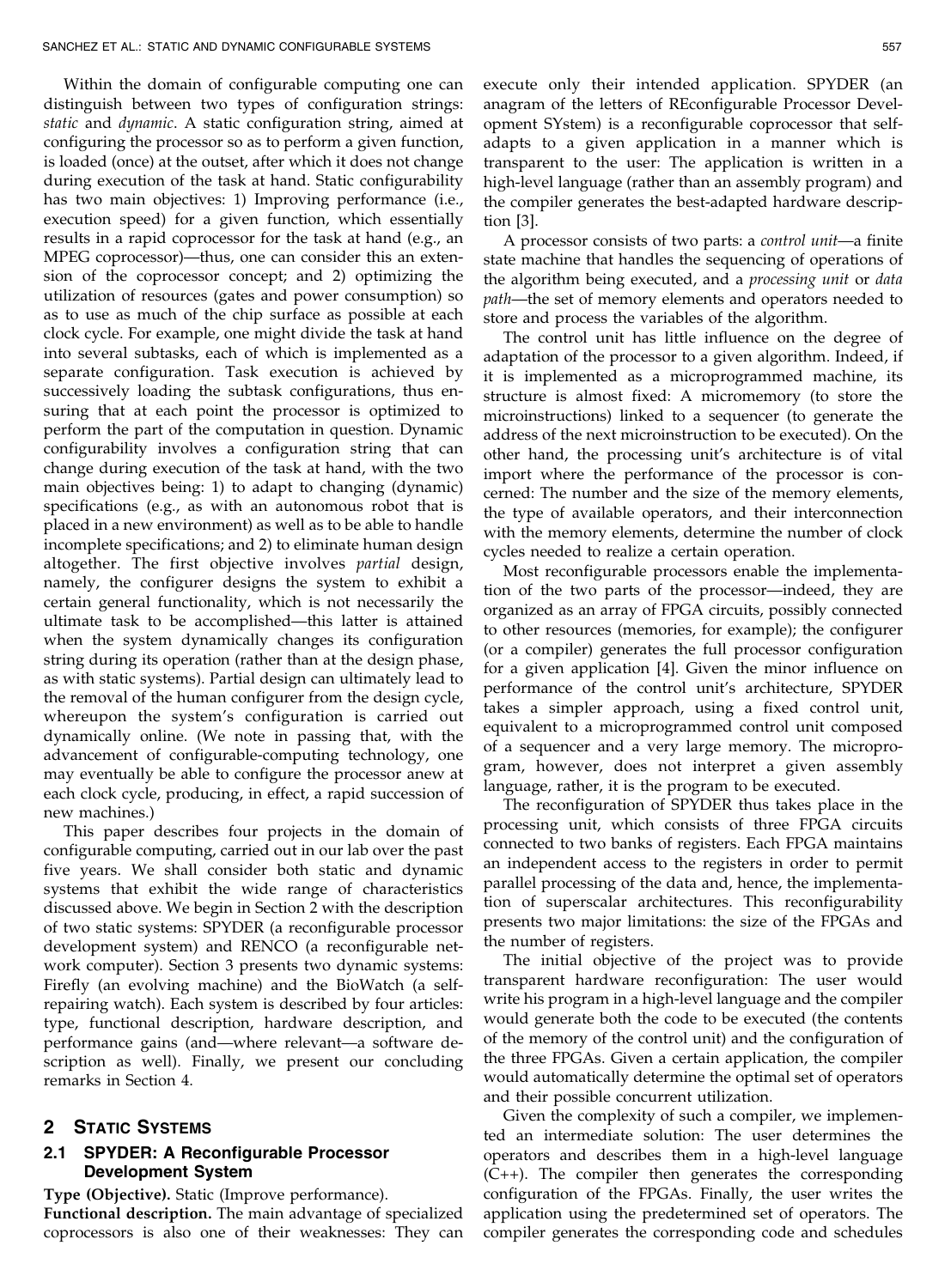Register window pointer  $39$  $11$ PU3  $16$ 128 ما 32 PU<sub>2</sub> Pipeline register Register bank B Register bank A <sup>128</sup> PU1 Program memory L 12 Memory  $_{\rm Bus}$  B Bus A controller Sequencei  $19$  $53$  $16<sup>2</sup>$  $16$  $16$ VME interface Data memory

Fig. 1. The SPYDER architecture.

the operations so as to attain a maximal degree of parallelism.

As with standard coprocessors, SPYDER is connected to a host computer, which handles input/output and runs the development software.

Hardware description. SPYDER was implemented to function as a SPARCstation coprocessor, using a double-Europe board, connected to a SPARC processor by means of a VME bus (Fig. 1).

The sequencer of the control unit is implemented by means of a Xilinx XC4003 circuit. Its configuration is fixed: 16 different sequences divided into four categories (jump, call subroutine, return of subroutine, and return) are possible. The execution of each instruction takes four clock cycles, but a four-phase pipeline permits the sequencer to generate a new instruction address every clock cycle.

The program memory is separated from the data memory as in Harvard architectures: The instruction memory is 128 bits wide, while the data memory is 16 bits wide. To fully exploit the parallel-processing capabilities, the 128 bits of an instruction directly control all resources of the processor without any intermediate decoding.

The three processing units are implemented using the Xilinx XC4008 circuits. They are fully configurable and are organized in a load/store fashion: The data is loaded from the registers and the data memory is accessed only by means of load and store operations. At every clock cycle, each of the processing units can read two 16-bit data words and generate two 16-bit results, one per register block. They can also generate one condition bit, which is used by the sequencer, and up to 4-bit addresses to the registers. Finally,

the four processing units are connected as a ring by means of two 16-bit buses, in order to facilitate pipeline operations.

The operations of the processing units are completely configurable and controlled by 21 bits of the instruction word. The distribution and function of these 21 bits are defined by the user and depend on the configuration of the units.

To facilitate a change of context, the system uses a register window mechanism, similar to that of the SPARC processors [5]. The number of registers per window is also configurable: windows of 4, 8, or 16 registers are possible.

Performance gains. SPYDER runs at only 8 MHz due to the technology used when the project began and due to economic reasons. However, the resulting performance of SPYDER on three different applications—a simulation of the Game of Life and two different image processing algorithms (skeletonization and edge detection)—surpasses several classical architectures.

A SPYDER implementation of Conway's Game of Life was compared with xlife, the most popular software version of this well-known cellular automaton. This application involves a grid of cells, each one of which can be in a given state at a given moment, which are updated simultaneously in discrete time steps. Our interest here was to study how fast the grid can be modified, i.e., how many cell states can be updated per second. For a  $608 \times 608$ matrix of cells, SPYDER—running at 8 MHz—computes the future state of 115 million cells per second, while a microSPARC machine—running at 85 MHz—is only capable of computing the future state of 6.5 million cells per second. The results of the other two applications are delineated in [6].

The performance of SPYDER could be improved by using current-day devices. The communication with the host computer can also be improved: The VME bus was chosen due to its simple implementation and disregarding its low access speed. Nevertheless, the most important enhancements must be done in the software, using new developments in compilation techniques. We hope to one day see a compiler sufficiently powerful to accomplish our initial specifications: a system that automatically determines the optimal hardware implementation and maximal degree of parallelism.

## 2.2 RENCO: A Reconfigurable Network Computer

Type (Objective). Static (Improve performance).

Functional description. The ability to store an application in various (physical) locations, recently highlighted by the introduction of the network computer, presents many advantages: The vital resources of the computer (mass memories, applications, software libraries, etc.) are exclusively accessible through the network, thus reducing maintenance costs while adding flexibility to the system.

RENCO (REconfigurable Network COmputer) adds the power of reconfiguration to the network computer [1]: A reconfigurable surface is associated with a standard network computer in such a manner that the user can download from the network not only his or her application, but also the processor configuration able to optimally execute it.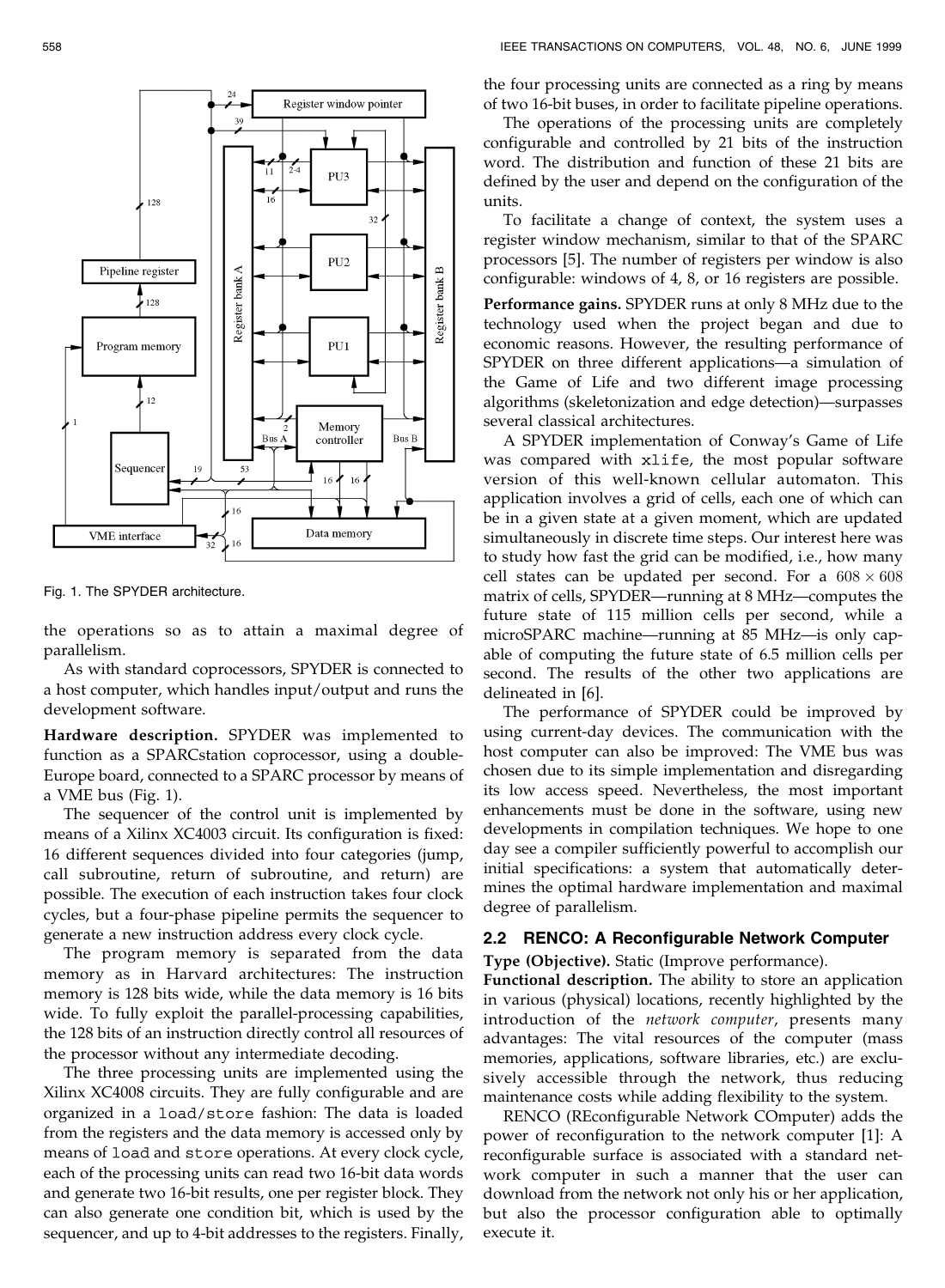

Fig. 2. RENCO block diagram.

Although, for the moment, no software manufacturer offers hardware configurations along with the software, we are quite certain of the viability of this approach. As mentioned above, there will soon be compilers able to generate a hardware description given a standard program, and one processor manufacturer (Motorola [7]) has already announced a processor with a reconfigurable on-chip surface.

Currently, RENCO is used for testing new codesign methodologies along with their associated CAD tools, and as a prototyping platform for dedicated processors.

Hardware description. RENCO is composed of two parts (Fig. 2): a conventional network computer, based on a Motorola MC68EN360 processor, and a reconfigurable area (a cluster of FPGAs connected to their own memories and to the processor bus). The user can design dedicated coprocessors for the 68360 or select them from a specialized library and dynamically download them through the network when necessary.

The network computer we have implemented is quite conventional: A microprocessor connected to three types of memory ( $256k \times 16b$  of boot EPROM,  $512k \times 32b$  of Flash RAM, and up to  $16M \times 32b$  of DRAM). The 68360 has been chosen for its communication capabilities, for its integrated memory controller, and for the availability of many software tools.

The computer is connected to the network through an Ethernet 10Base-T interface. This communication interface is used at boot time for downloading the operating system, the applications, and the hardware configurations. An RS-232 interface is also available and is used to connect a console to the computer. Several extension connectors allow the user to expand the board features by adding specific extension boards.

The reconfigurable part contains four Altera Flex 10K FPGAs (10K130 or 10K250); these large FPGAs represent up to one million programmable logic gates. Since they are connected together, it is possible to split very large designs into up to four parts. The processor bus is connected to the four FPGAs, which can therefore be accessed as peripherals by the processor and act, e.g., as coprocessors. Each FPGA is

connected to its own memories:  $512k \times 8b$  of SRAM and up to  $8M \times 32b$  of DRAM. The processor can also access these memories. RENCO is implemented on a 14-layer PCB.

Software description. The two parts of RENCO (network computer and reconfigurable area) each require a specific software:

- The network computer requires an operating system, with complete management of the network operations. After examining many possibilities, we chose  $RTEMS<sup>1</sup>$  (Real-Time Executive for Multiprocessor Systems). It is a preemptive multitasking operating system with rather modest memory requirements. It also contains the drivers for Ethernet and RS-232 and has already been adapted for the 68360 processor. Furthermore, its source code is free and a TCP/IP stack is available.
- . Many software tools are necessary for the reconfigurable part: a synthesizer, a monitor allowing access to the resources and the configuration loading, a debugger, a user interface, etc. The implementation of all these tools is beyond our reach and we decided to use commercial tools when available (the synthesizer, for example) and to concentrate only on the tools specific to our system.

The basic idea is to use Java to develop some of these tools, a choice emanating from our desire to access RENCO from many different platforms through the network. The first step was to implement a Java virtual machine: We chose Kaffe<sup>2</sup> as the source code since it is freely available and because it has already been ported to the 68000 processor, therefore reducing our development work. In addition to the standard Java application programming interface (API), the user has at his or her disposal a boardspecific API that provides classes and methods for accessing the board resources. Finally, board-specific code has been written and collected into the Custom Hardware Library (CHL), which includes utility functions for accessing the

1. http://www.oarcorp.com.

<sup>2.</sup> http://www.kaffe.org.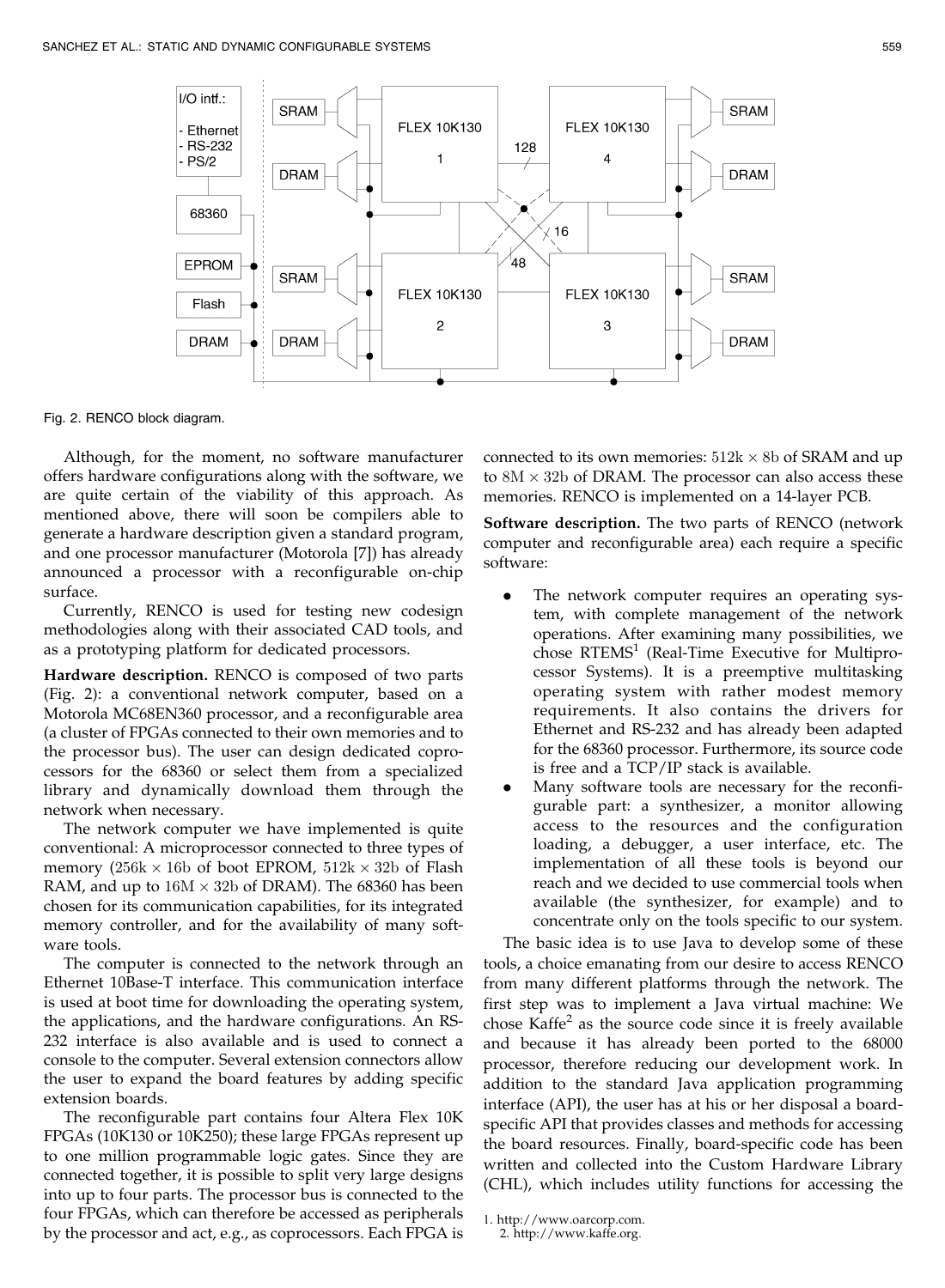

Fig. 3. The Firefly evolware board. The system is an evolving, one-dimensional, nonuniform cellular automaton. Each of the 56 cells contains a genome that represents its rule table; these genomes are randomly initialized, thereupon to be subjected to evolution. The board contains the following components: 1) LED indicators of cell states (top), 2) switches for manually setting the initial states of cells (top, below LEDs), 3) Xilinx FPGA chips (below switches), 4) display and knobs for controlling two parameters ("time steps" and "configurations") of the cellular programming algorithm (bottom left), 5) a synchronization indicator (middle left), 6) a clock pulse generator with a manually adjustable frequency from 0.1 Hz to 1 MHz (bottom middle), 7) an LCD display of evolved rule tables and fitness values obtained during evolution (bottom right), and 8) a power-supply cable (extreme left). (Note that this latter is the system's sole external connection.)

board resources. As with most reconfigurable systems, the complexity of RENCO's software is much higher than that of the hardware—it is still work in progress.

Performance gains. Our first goal is to test a novel but-in our opinion—very promising idea: Considering the hardware architecture as a downloadable resource (in addition to the software). As hardware architecture libraries are currently unavailable, we could not make full-blown evaluations to date and we have not yet proceeded further than the concept validation. Meanwhile, RENCO can also be used for complex logic design prototyping [8]. In this context, its large amount of reconfigurable logic and the large memories attached to it represent an important advantage.

#### 3 DYNAMIC SYSTEMS

## 3.1 The Firefly Machine

Type (Objective). Dynamic (Handle changing and/or incomplete specifications).

Functional description. The idea of applying the biological principle of natural evolution to artificial systems, introduced more than four decades ago, has seen impressive growth in the past few years. Usually grouped under the term evolutionary algorithms or evolutionary computation, we find the domains of genetic algorithms, evolution strategies, evolutionary programming, and genetic programming [9]. As a generic example of artificial evolution, we consider genetic algorithms.

A genetic algorithm is an iterative procedure that involves a constant-size population of individuals, each one represented by a finite string of symbols, known as the genome, encoding a possible solution in a given problem space. This space, referred to as the search space, comprises

all possible solutions to the problem at hand. The algorithm sets out with an initial population of individuals that is generated at random or heuristically. Every evolutionary step, known as a *generation*, the individuals in the current population are decoded and evaluated according to some predefined quality criterion, referred to as the fitness, or fitness function. To form a new population (the next generation), individuals are selected according to their fitness and then transformed via genetically inspired operators, of which the most well-known are crossover ("mixing" two or more genomes to form novel offspring) and mutation (randomly flipping bits in the genomes). Iterating this procedure, the genetic algorithm may eventually find an acceptable solution, i.e., one with high fitness.

One of the recent uses of evolutionary algorithms is in the burgeoning field of evolvable hardware [10], [11], which involves, among others, the use of FPGAs as a platform on which evolution takes place. The Firefly machine is one such example; our goal in constructing it was to demonstrate a system in which all evolutionary operations (selection, crossover, mutation, and fitness evaluation) are carried out online, that is, in hardware [11], [12].

Firefly is based on the cellular automata model (which we briefly encountered in Section 2.1 when describing the Game of Life application)—a discrete dynamical system that performs computations in a distributed fashion on a spatially extended grid. A cellular automaton consists of an array of cells, each of which can be in one of a finite number of possible states, updated synchronously in discrete time steps according to a local, identical interaction rule [13]. The state of a cell at the next time step is determined by the current states of a surrounding neighborhood of cells. This transition is usually specified in the form of a *rule* table, delineating the cell's next state for each possible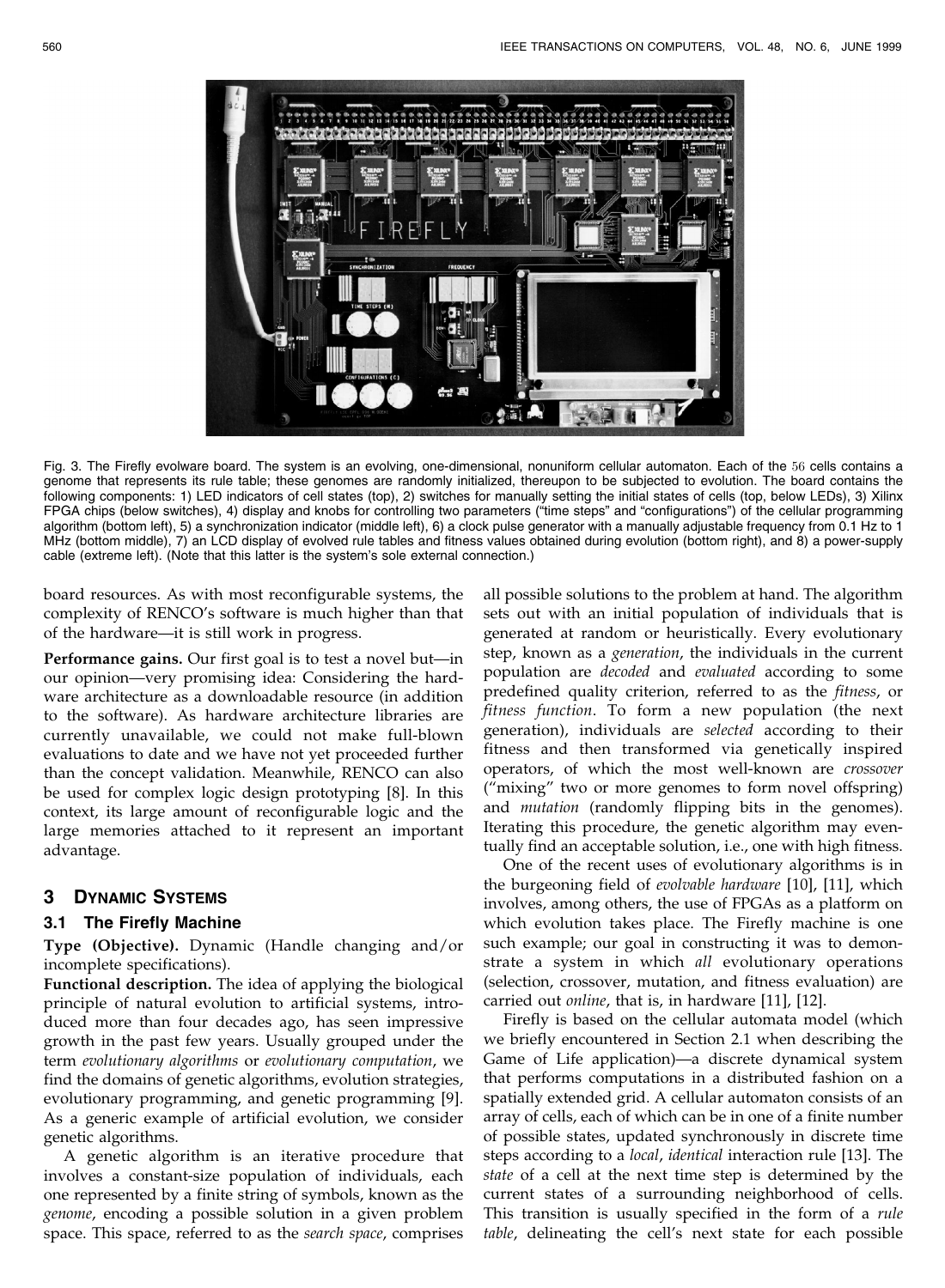

Fig. 4. MICTREE cell. (a) Diagram of connections to the four neighboring cells. (b) Programmable output connections.

neighborhood configuration. The cellular array (grid) is ndimensional, where  $n = 1, 2, 3$  is used in practice. Herein, we consider one-dimensional grids, where each cell can be in one of two states (0 or 1) and has three neighbors (itself and the cells to its immediate left and right); the rule table thus comprises 8 bits since there are eight possible neighborhood configurations. Nonuniform cellular automata have also been considered, where the local update rule need not be identical for all grid cells [13].

Based on the cellular programming evolutionary algorithm of Sipper [13] we implemented an evolving, one-dimensional, nonuniform cellular automaton. Each of the system's 56 binary-state cells contains a genome that represents its rule table. These genomes are initialized at random, thereupon to be subjected to evolution. The system must evolve to resolve a global synchronization task: Upon presentation of a random initial configuration of cellular states, the cellular automaton must reach, after a bounded number of time steps, a configuration whereupon the states of the cells oscillate between all 0s and all 1s on successive time steps (this may be compared to a swarm of fireflies that evolves over time to flash on and off in unison). Due to the local connectivity of the system, this global behavior—involving the entire grid-comprises a difficult task. Nonetheless, applying the evolutionary process of [13], the system evolves (i.e., the genomes change) such that the task is solved [12]. The machine is depicted in Fig. 3.

Hardware description. Firefly comprises 56 cells. The binary state of a cell is stored in a D-type flip-flop whose next state is determined either randomly, enabling the

presentation of random initial configurations, or by the cell's rule table, in accordance with the current neighborhood of states. Each bit of the rule's bit string is stored in a D-type flip-flop whose inputs are channeled through a set of multiplexors according to the current operational phase of the system:

- 1. During the initialization phase of the evolutionary algorithm, the (eight) rule bits are loaded with random values; this is carried out once per evolutionary run.
- 2. During the execution phase of the cellular automaton, the rule bits remain unchanged. In this phase, several random configurations are run by the system so as to be able to calculate a fitness value.
- 3. During the evolutionary phase, the cell's genome (which represents its rule table) may evolve via the application of genetic operators. This is done in a completely local manner—only the genomes of the neighboring cells may be consulted.

Performance gains. The Firefly machine exhibits complete online evolution, all operations being carried out in hardware with no reference to an external computer. This demonstrates that evolving ware, evolware, can be constructed [12]. Such evolware systems enable enormous gains in execution speed to be had. The cellular programming algorithm, when run on a high-performance workstation, executes 60 initial configurations per second (as noted, random configurations are constantly presented to

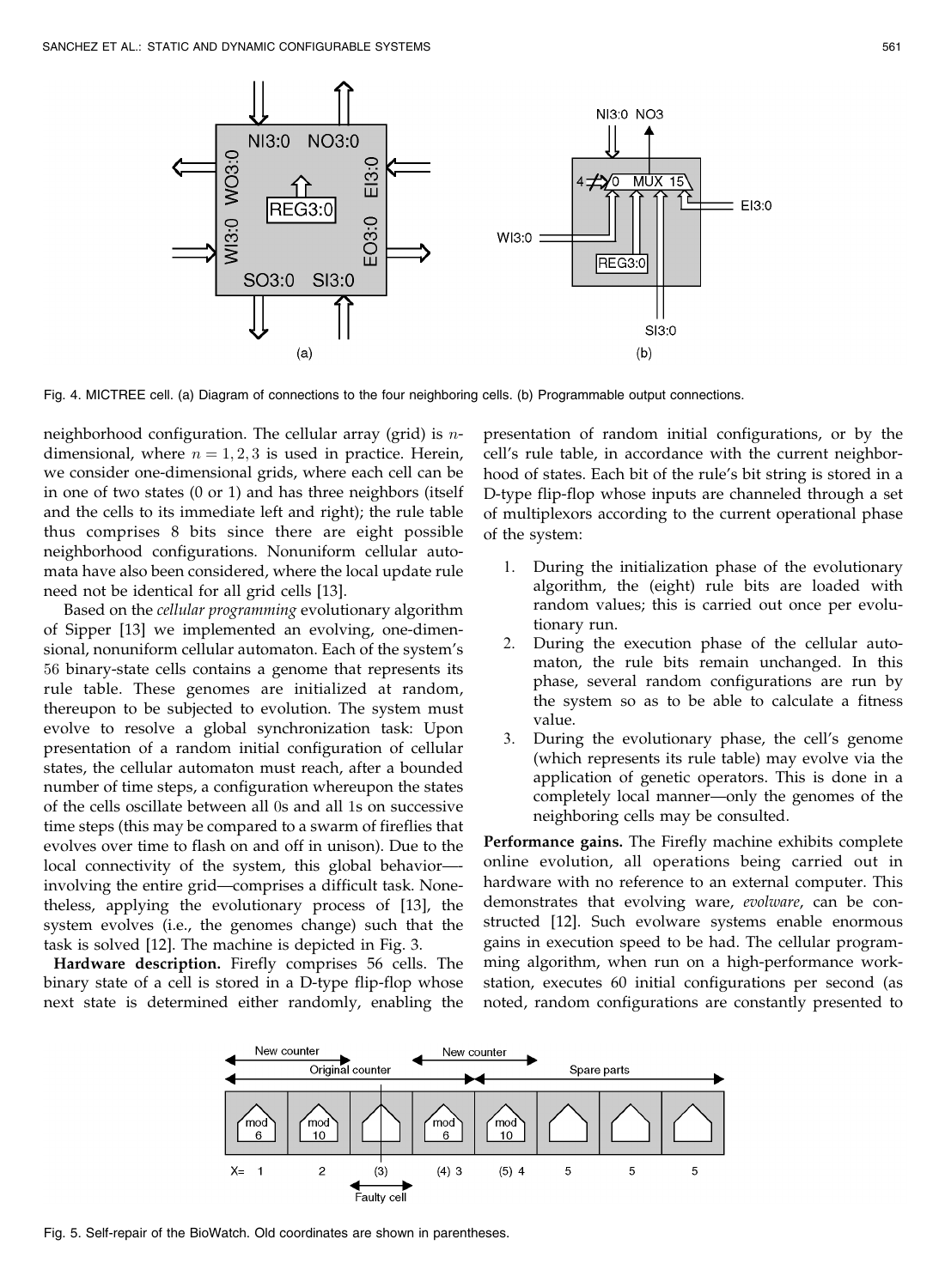

Fig. 6. Self-replication of the BioWatch.

the cellular automaton during evolution—these are used to compute the fitness value). In comparison, the Firefly machine executes 13; 000 initial configurations per second (this is achieved when the machine operates at the current maximal frequency of 1 MHz; in fact, this can easily be increased to 6 MHz, thereby attaining 78; 000 configurations per second).

While the synchronization task is not a real-world application and was selected to act as a benchmark problem for our evolware demonstration, Firefly does open up interesting avenues for future research. Evolware machines that operate in an autonomous manner can be used in the field of autonomous mobile robots, as well as for the construction, in general, of controllers for noisy, changing environments [11].

#### 3.2 The BioWatch

Type (Objective). Dynamic (Handle changing and/or incomplete specifications).

Functional description. The BioWatch is one of the applications designed as part of the Embryonics (embryonic electronics) project, whose final objective is the development of very large scale integrated circuits, capable of selfrepair and self-replication [9], [14]. These two bio-inspired properties, characteristic of the living world, are achieved by transposing certain features of cellular organization onto the two-dimensional world of integrated circuits on silicon.

The BioWatch is an artificial "organism" designed to count minutes (from 00 to 59) and seconds (from 00 to 59); it is thus a modulo-3600 counter. This organism is onedimensional and comprises four cells aligned in a row, with identical physical connections and an identical set of resources. The leftmost cell counts tens of minutes, the one to its right counts minutes, the following one counts tens of seconds, and the rightmost cell counts seconds. Thus, in the BioWatch, each cell performs one of two specific tasks: a modulo-6 or a modulo-10 count. The organization is multicellular (as with living beings), with each cell realizing a unique function, described by a subprogram called the gene of the cell. We shall show below that a dynamic reconfiguration of the task executed by some of the cells occurs during the self-repair process of this artificial organism.

The genome is the set of all the genes of the BioWatch, where each gene is a subprogram, characterized by a set of instructions and by its horizontal coordinate X. Storing the whole genome in each cell renders the cell universal, i.e., capable of realizing any gene of the genome. This is another bio-inspired property: Each of our (human) cells also contains the entire genome, though only part of it is used (e.g., liver cells do not use the same genes as muscle cells). Depending on its position in the organism, each cell interprets the genome and extracts and executes the gene which configures it. The BioWatch thus performs what is known in biology as cellular differentiation.

Hardware description. The BioWatch is a four-cell, onedimensional application of the two-dimensional cellular automaton defined in the Embryonics project [9], [14]. Each cell of the automaton is a binary decision machine whose microprogram represents the genome and each part of the microprogram is a gene whose execution depends on the physical position of the cell in the array, i.e., on its coordinates. Ultimately, we plan to implement the automaton using a novel kind of coarse-grained, field-programmable gate array, where each basic cell, called MICTREE (for tree of micro-instructions) has four neighbors (to the south, west, north, and east). The MICTREE cell holds a 4 bit state register REG3:0 (Fig. 4a). Four 4-bit buses enter the cell from its neighbors  $(SI3:0$  from the south,  $WI3:0$ from the west,  $NI3:0$  from the north, and  $EI3:0$  from the east) and, correspondingly, four output buses go out in the four cardinal directions ( $SO3:0$  to the south,  $WO3:0$  to the west,  $NO3:0$  to the north, and  $EO3:0$  to the east).

Each MICTREE cell thus has 16 outputs  $SO3...EO0$ . Each of these outputs can be programmed to take on a value from four possible sources (Fig. 4b). For example, output NO3 can take on one of 16 values from the following sources: the four bits  $REG3:0$  of register  $REG$ , the four bits  $SI3:0$  of the south input bus  $SI$ , the four bits  $WI3:0$  of the west input bus  $WI$ , and the four bits  $EI3:0$  of the east input bus EI.

The binary decision machine of the MICTREE cell executes microprograms written using a set of six instructions:

- 1. if *VAR* else *LABEL*,
- 2. goto LABEL,
- 3. do REG =  $DATA$ <br>4. do  $X = DATA$ .
- 4. do  $X = DATA$ ,<br>5. do  $Y = DATA$ .
- 5. **do Y** = *DATA*, and<br>6 **do** *VAROUT* = *VA*
- $d\mathbf{o}$  VAROUT = VARIN.

The first three instructions are used to compute the modulo-6 and modulo-10 counts of the BioWatch application. The next two are used when computing the  $X3:0$  and  $Y3:0$ coordinates of the cell. The last instruction is used to program the input/output connections.

While our long-term objective is the design of very large scale integrated circuits, each MICTREE cell is currently implemented in an Actel 1020 FPGA circuit and embedded within a small plastic box intended as a demonstration module.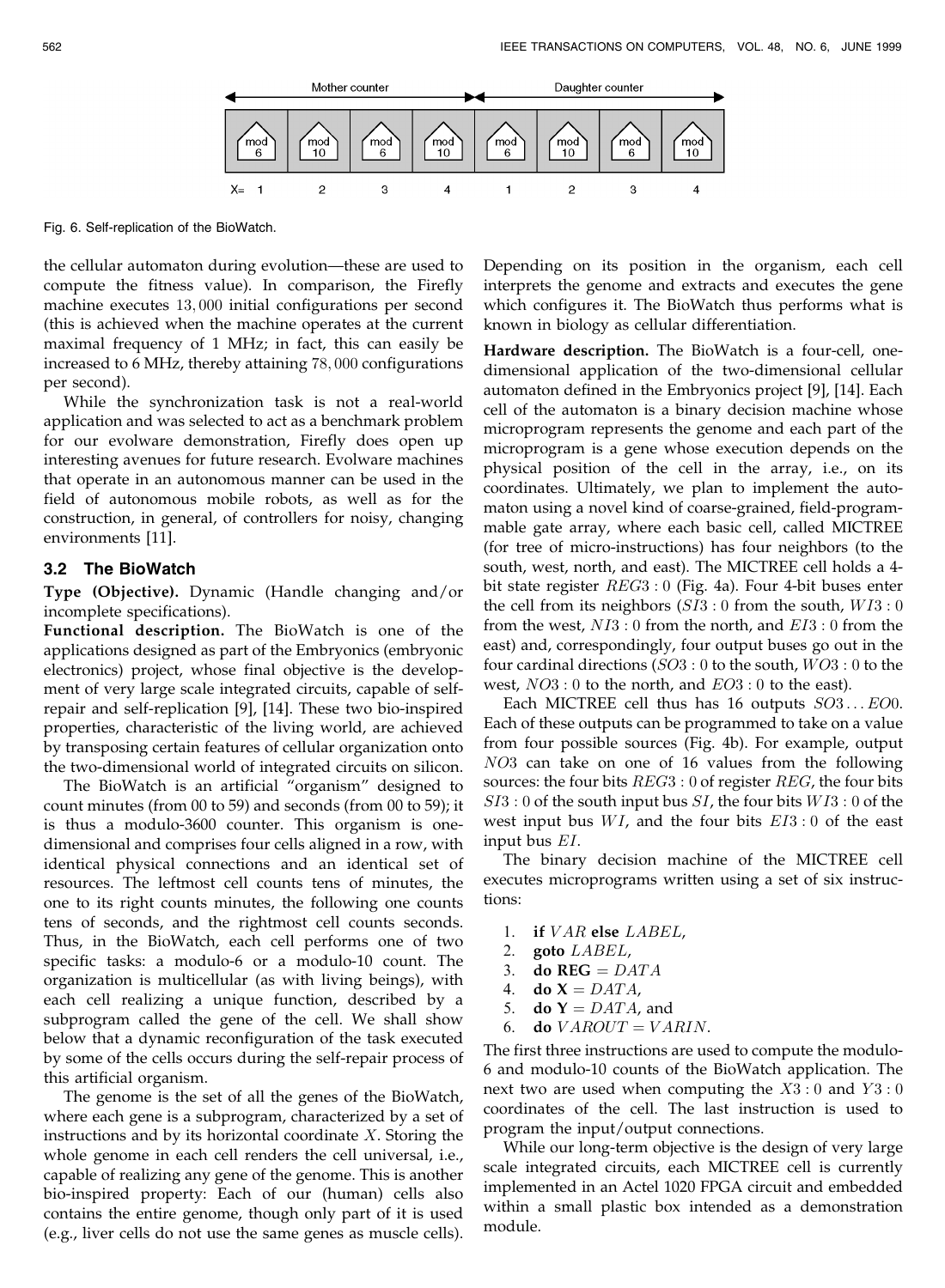Performance gains. Self-repair of an artificial organism allows partial reconstruction of the original device in case of a minor fault. In order to implement a self-repair process in the BioWatch, as many spare cells are required to the right of the array as there are faulty cells to repair (four spare cells in the example of Fig. 5). This process is achieved by bypassing the faulty cell and shifting to the right all or part of the original cellular array. The new coordinates, thus defined, lead to the dynamic reconfiguration of the task performed by the cell (modulo-6 or modulo-10 count).

Self-replication of an artificial organism allows for the complete reconstruction of the original device in case of a major fault. In the BioWatch, the self-replication process rests on two assumptions: 1) There exists a sufficient number of spare cells to the right of the array (four in our example), and 2) the calculation of the coordinates produces a cycle  $(X = 1 \rightarrow 2 \rightarrow 3 \rightarrow 4 \rightarrow 1$  in Fig. 6). As the same pattern of coordinates produces the same pattern of genes, self-replication can be easily accomplished if the microprogram of the genome, associated with the homogeneous network of cells, produces several instances of the basic pattern of coordinates.

With a larger number of cells, it becomes possible to add the extensions needed for a practical use of the BioWatch: Preserving the current time while self-repair is being effected and setting and resetting the time. It is also quite easy to introduce additional functions other than the counting of seconds, minutes, and hours; for example, computing the date, keeping track of the day of the week, or handling leap years.

## 4 CONCLUDING REMARKS

Our aim herein has been to demonstrate a number of FPGA applications that cover a wide range of characteristics. First and foremost, we made a distinction—which we believe to be of prime importance—between static and dynamic configuration strings. The former, aimed at configuring the processor so as to perform a given function, is loaded once at the outset, after which it does not change during execution of the task at hand. A dynamic configuration string, on the other hand, can continually change.

Static FPGA applications, such as SPYDER and RENCO, are mainly aimed at attaining the classical goal in computing: that of improving performance—be it in terms of speed, resource utilization, or area usage. With configurable processors slowly but surely inching their way toward the mainstream of the computing industry, we will probably be seeing more such static applications in the near future. Thus, the future may see a merging of the classical-processor industry with the configurablecomputing industry.

Dynamic devices, such as Firefly and BioWatch, represent a less conventional approach that may, in fact, be quite revolutionary (though perhaps not in the immediate future). With the rise of bio-inspired computing, we expect to see more hardware devices imbued with properties usually associated up until now only with living beings: learning, evolution, self-repair, self-replication, and so forth. In general, this will result in systems that are more adaptive-able to undergo modifications according to changing circumstances, thus continuing to function within their dynamic environments. The applications of such systems are bounded only by our imagination.

#### ACKNOWLEDGMENTS

We are grateful to Daniel Mange for helpful discussions. This work was supported in part by Grant 2000-049349.96 from the Swiss National Science Foundation and by a grant from the Werner Steiger Foundation..

#### **REFERENCES**

- [1] J. Villasenor and W.H. Mangione-Smith, "Configurable Computing," Scientific Am., vol. 276, no. 6, pp. 54-59, June 1997.
- [2] Field-Programmable Gate Array Technology, S.M. Trimberger, ed. Boston: Kluwer Academic, 1994.
- [3] C. Iseli and E. Sanchez, ªSpyder: A SURE (SUperscalar and REconfigurable) Processor," J. Supercomputing, vol. 9, no. 3, pp. 231-252, 1995.
- [4] A. DeHon, "Architectures for General-Purpose Computing," A.I. Technical Report No. 1586, Artificial Intelligence Laboratory, MIT, Oct. 1996.
- [5] The SPARC Architecture Manual, D.L. Weaver and T. Germond, eds. Englewood Cliffs, N.J.: Prentice Hall, 1994.
- [6] C. Iseli, ªSpyder: A Reconfigurable Processor Development System,º PhD thesis, Computer Science Dept., Swiss Federal Inst. of Technology, Lausanne, thesis no. 1476, 1996.
- [7] "Motorola Core+ Chip Merges CPU with FPGA," Microprocessor Report, vol. 12, no. 2, p. 10, 1998.
- [8] Z. Salcic and A. Smailagic, Digital System Design and Prototyping Using Field Programmable Logic. Boston: Kluwer Academic, 1997.
- [9] Bio-Inspired Computing Machines: Toward Novel Computational Architectures, D. Mange and M. Tomassini, eds. Lausanne, Switzerland: Presses Polytechniques et Universitaires Romandes, 1998.
- [10] Towards Evolvable Hardware, E. Sanchez and M. Tomassini, eds. Heidelberg: Springer-Verlag, 1996.
- [11] M. Sipper, E. Sanchez, D. Mange, M. Tomassini, A. Pérez-Uribe, and A. Stauffer, ªA Phylogenetic, Ontogenetic, and Epigenetic view of Bio-Inspired Hardware Systems," IEEE Trans. Evolutionary Computation, vol. 1, no. 1, pp. 83-97, Apr. 1997.
- [12] M. Sipper, M. Goeke, D. Mange, A. Stauffer, E. Sanchez, and M. Tomassini, "The Firefly Machine: Online Evolware," Proc. 1997 IEEE Int'l Conf. Evolutionary Computation (ICEC'97), pp. 181-186. 1997.
- [13] M. Sipper, Evolution of Parallel Cellular Machines: The Cellular Programming Approach. Heidelberg: Springer-Verlag, 1997.
- [14] D. Mange, E. Sanchez, A. Stauffer, G. Tempesti, P. Marchal, and C. Piguet, ªEmbryonics: A New Methodology for Designing Field-Programmable Gate Arrays with Self-Repair and Self-Replicating Properties," IEEE Trans. VLSI Systems, vol. 6, no. 3, pp. 387-399, Sept. 1998.



Eduardo Sanchez received a diploma in electrical engineering from the Universidad del Valle, Cali, Colombia, in 1975, and a PhD from the Swiss Federal Institute of Technology in 1985. Since 1977, he has been with the Department of Computer Science at the Swiss Federal Institute of Technology, Lausanne, where he is currently a professor in the Logic Systems Laboratory, engaged in teaching and research. His chief interests include computer architecture, VLIW

processors, reconfigurable logic, and evolvable hardware. Dr. Sanchez was co-organizer of the inaugural workshop in the field of bio-inspired hardware systems, the proceedings of which are titled Towards Evolvable Hardware (Springer-Verlag, 1996). He is a member of the IEEE.